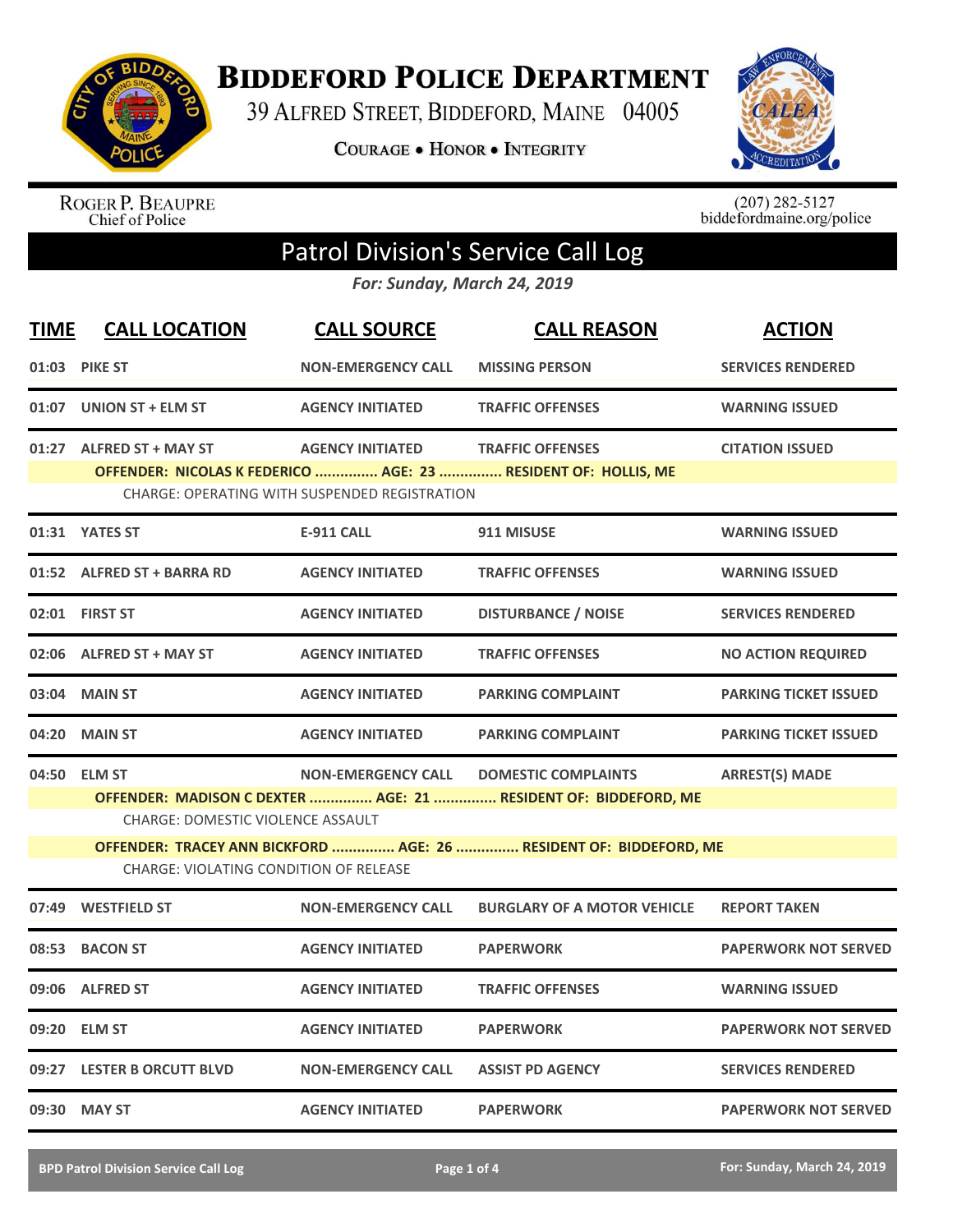| <b>TIME</b> | <b>CALL LOCATION</b>              | <b>CALL SOURCE</b>        | <b>CALL REASON</b>                                                           | <b>ACTION</b>            |
|-------------|-----------------------------------|---------------------------|------------------------------------------------------------------------------|--------------------------|
|             | 09:42 MAY ST                      | <b>AGENCY INITIATED</b>   | <b>TRAFFIC OFFENSES</b>                                                      | <b>WARNING ISSUED</b>    |
|             | 09:57 ALFRED ST                   | <b>AGENCY INITIATED</b>   | <b>TRAFFIC OFFENSES</b>                                                      | <b>WARNING ISSUED</b>    |
|             | 10:06 ALFRED ST                   | <b>AGENCY INITIATED</b>   | <b>TRAFFIC OFFENSES</b>                                                      | <b>WARNING ISSUED</b>    |
|             | 10:10 ALFRED ST                   | <b>AGENCY INITIATED</b>   | <b>TRAFFIC OFFENSES</b>                                                      | <b>WARNING ISSUED</b>    |
|             | 10:20 ALFRED ST                   | <b>AGENCY INITIATED</b>   | <b>TRAFFIC OFFENSES</b>                                                      | <b>WARNING ISSUED</b>    |
|             | 10:24 SUMMIT ST                   | <b>NON-EMERGENCY CALL</b> | <b>THEFT</b>                                                                 | <b>SERVICES RENDERED</b> |
|             | 10:28 MARINER WAY + ALFRED ST     | <b>AGENCY INITIATED</b>   | <b>TRAFFIC OFFENSES</b>                                                      | <b>VSAC ISSUED</b>       |
|             | 11:13 ELM ST                      | <b>AGENCY INITIATED</b>   | <b>TRAFFIC OFFENSES</b>                                                      | <b>WARNING ISSUED</b>    |
|             | 11:19 SOUTH ST                    | <b>NON-EMERGENCY CALL</b> | <b>CRIMINAL MISCHIEF</b>                                                     | <b>REPORT TAKEN</b>      |
|             | 11:29 ELM ST                      | <b>AGENCY INITIATED</b>   | <b>TRAFFIC OFFENSES</b>                                                      | <b>WARNING ISSUED</b>    |
|             | 11:33 SOUTH ST                    | <b>NON-EMERGENCY CALL</b> | <b>DEBRIS IN ROADWAY</b>                                                     | <b>UNFOUNDED</b>         |
|             | 11:36 ELM ST                      | <b>AGENCY INITIATED</b>   | <b>TRAFFIC OFFENSES</b>                                                      | <b>WARNING ISSUED</b>    |
|             | 11:50 PRECOURT ST                 | <b>AGENCY INITIATED</b>   | <b>TRAFFIC OFFENSES</b>                                                      | <b>WARNING ISSUED</b>    |
|             | <b>12:10 HILL ST</b>              | <b>AGENCY INITIATED</b>   | <b>TRAFFIC OFFENSES</b>                                                      | <b>VSAC ISSUED</b>       |
|             | 12:23 HILL ST                     | <b>AGENCY INITIATED</b>   | <b>TRAFFIC OFFENSES</b>                                                      | <b>WARNING ISSUED</b>    |
|             | 12:27 SOUTH ST                    | <b>NON-EMERGENCY CALL</b> | <b>PARKING COMPLAINT</b>                                                     | <b>GONE ON ARRIVAL</b>   |
|             | 12:28 POOL ST                     |                           | NON-EMERGENCY CALL DOMESTIC COMPLAINTS ARREST(S) MADE                        |                          |
|             | CHARGE: DOMESTIC VIOLENCE ASSAULT |                           | OFFENDER: STEPHANIE WIGGINTON KOWALCZYK  AGE: 35  RESIDENT OF: BIDDEFORD, ME |                          |
|             |                                   |                           |                                                                              |                          |
|             | <b>12:31 HILL ST</b>              | <b>AGENCY INITIATED</b>   | <b>TRAFFIC OFFENSES</b>                                                      | <b>VSAC ISSUED</b>       |
|             | 12:32 DECARY RD                   | <b>NON-EMERGENCY CALL</b> | <b>TRESPASSING</b>                                                           | <b>CIVIL COMPLAINT</b>   |
|             | 12:51 HILL ST + BEAU LN           | <b>NON-EMERGENCY CALL</b> | <b>ROAD HAZARDS</b>                                                          | <b>REMOVED HAZARD</b>    |
|             | 13:16 POOL ST                     | <b>AGENCY INITIATED</b>   | <b>TRAFFIC OFFENSES</b>                                                      | <b>VSAC ISSUED</b>       |
|             | 13:16 DECARY RD                   | <b>NON-EMERGENCY CALL</b> | <b>TRESPASSING</b>                                                           | <b>SERVICES RENDERED</b> |
|             | 13:21 FOSS ST                     | <b>NON-EMERGENCY CALL</b> | <b>BURGLARY OF A MOTOR VEHICLE</b>                                           | <b>REPORT TAKEN</b>      |
|             | <b>14:08 HILL ST</b>              | <b>AGENCY INITIATED</b>   | <b>TRAFFIC OFFENSES</b>                                                      | <b>WARNING ISSUED</b>    |
|             | 14:15 HILL ST                     | <b>AGENCY INITIATED</b>   | <b>TRAFFIC OFFENSES</b>                                                      | <b>WARNING ISSUED</b>    |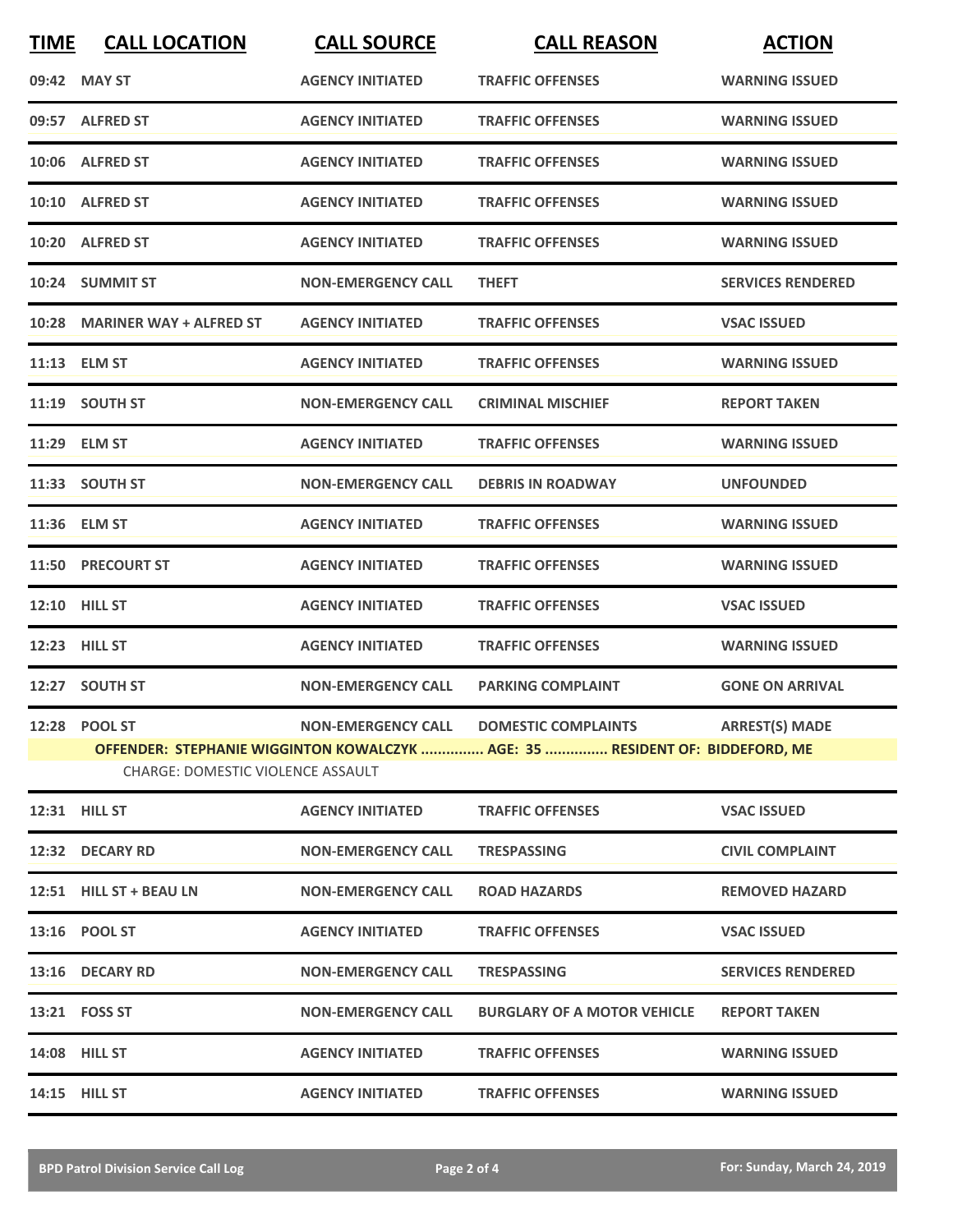| <b>TIME</b> | <b>CALL LOCATION</b>                                                                           | <b>CALL SOURCE</b>        | <b>CALL REASON</b>                                                          | <b>ACTION</b>                |  |
|-------------|------------------------------------------------------------------------------------------------|---------------------------|-----------------------------------------------------------------------------|------------------------------|--|
|             | 14:29 HILL ST                                                                                  | <b>AGENCY INITIATED</b>   | <b>TRAFFIC OFFENSES</b>                                                     | <b>VSAC ISSUED</b>           |  |
|             | 15:07 OAK ST                                                                                   | <b>AGENCY INITIATED</b>   | <b>PRISONER PROCESS</b>                                                     | <b>ARREST(S) MADE</b>        |  |
|             | <b>CHARGE: DOMESTIC VIOLENCE ASSAULT</b>                                                       |                           | OFFENDER: AMANDA LOUISE LORD  AGE: 28  RESIDENT OF: BIDDEFORD, ME           |                              |  |
|             | 15:35 OLD DOGS LN                                                                              | <b>E-911 CALL</b>         | 911 MISUSE                                                                  | <b>SERVICES RENDERED</b>     |  |
|             | 15:50 HILLS BEACH RD                                                                           | <b>NON-EMERGENCY CALL</b> | <b>BURGLARY</b>                                                             | <b>SERVICES RENDERED</b>     |  |
|             | 15:52 ALFRED ST + SHOPS WAY                                                                    | <b>E-911 CALL</b>         | <b>ROAD HAZARDS</b>                                                         | <b>NO ACTION REQUIRED</b>    |  |
|             | 15:59 ALFRED ST                                                                                | <b>NON-EMERGENCY CALL</b> | <b>DISTURBANCE / NOISE</b>                                                  | <b>SERVICES RENDERED</b>     |  |
|             | 16:26 ALFRED ST                                                                                | <b>E-911 CALL</b>         | <b>ALARM - RESIDENTIAL FIRE</b>                                             | <b>TRANSPORT TO HOSPITAL</b> |  |
|             | 16:40 POOL ST                                                                                  | <b>AGENCY INITIATED</b>   | <b>TRAFFIC OFFENSES</b>                                                     | <b>WARNING ISSUED</b>        |  |
|             | 17:02 ALFRED ST                                                                                | <b>WALK-IN AT STATION</b> | <b>COURT ORDERED CHECK IN</b>                                               | <b>NO VIOLATION</b>          |  |
|             | 17:13 ELM ST                                                                                   | <b>AGENCY INITIATED</b>   | <b>WARRANT ARREST</b>                                                       | <b>ARREST(S) MADE</b>        |  |
|             | <b>CHARGE: WARRANT ARREST</b>                                                                  |                           | OFFENDER: CHRISTOPHER RANDALL SAUNDERS  AGE: 40  RESIDENT OF: BIDDEFORD, ME |                              |  |
|             | 17:15 KEELY WAY                                                                                | <b>E-911 CALL</b>         | 911 MISUSE                                                                  | <b>NO ACTION REQUIRED</b>    |  |
|             | 17:16 PROSPECT ST                                                                              | <b>NON-EMERGENCY CALL</b> | <b>ASSIST PD AGENCY</b>                                                     | <b>NEGATIVE CONTACT</b>      |  |
|             | 17:36 ALFRED ST + ANDREWS RD                                                                   | <b>AGENCY INITIATED</b>   | <b>TRAFFIC OFFENSES</b>                                                     | <b>WARNING ISSUED</b>        |  |
|             | 18:08 MAY ST                                                                                   | <b>NON-EMERGENCY CALL</b> | <b>TRESPASSING</b>                                                          | <b>NEGATIVE CONTACT</b>      |  |
|             | 18:10 INNER CIR                                                                                | <b>E-911 CALL</b>         | <b>MISSING PERSON</b>                                                       | <b>SERVICES RENDERED</b>     |  |
|             | 18:41 PIERSONS LN                                                                              | <b>NON-EMERGENCY CALL</b> | <b>PARKING COMPLAINT</b>                                                    | <b>PARKING TICKET ISSUED</b> |  |
|             | 18:47 HILL ST                                                                                  | <b>NON-EMERGENCY CALL</b> | <b>BURGLARY</b>                                                             | <b>REPORT TAKEN</b>          |  |
|             | 19:02 ALFRED ST                                                                                | <b>WALK-IN AT STATION</b> | <b>COURT ORDERED CHECK IN</b>                                               | <b>NO VIOLATION</b>          |  |
|             | 19:10 MAY ST + ROBERTS ST                                                                      | <b>AGENCY INITIATED</b>   | <b>TRAFFIC OFFENSES</b>                                                     | <b>VSAC ISSUED</b>           |  |
|             | 19:36 BACON ST                                                                                 | E-911 CALL                | <b>TRESPASSING</b>                                                          | <b>REPORT TAKEN</b>          |  |
|             | 21:27 ALFRED ST                                                                                | <b>AGENCY INITIATED</b>   | <b>VIOL OF BAIL CONDITIONS/OAS</b>                                          | <b>ARREST(S) MADE</b>        |  |
|             |                                                                                                |                           | OFFENDER: JOSHUA CALEB DESCHAINE  AGE: 28  RESIDENT OF: PORTLAND, ME        |                              |  |
|             | CHARGE: OPERATING WHILE LICENSE SUSPENDED OR REVOKED<br>CHARGE: VIOLATING CONDITION OF RELEASE |                           |                                                                             |                              |  |
|             | 23:16 ELM ST                                                                                   | <b>AGENCY INITIATED</b>   | <b>TRAFFIC OFFENSES</b>                                                     | <b>VSAC ISSUED</b>           |  |